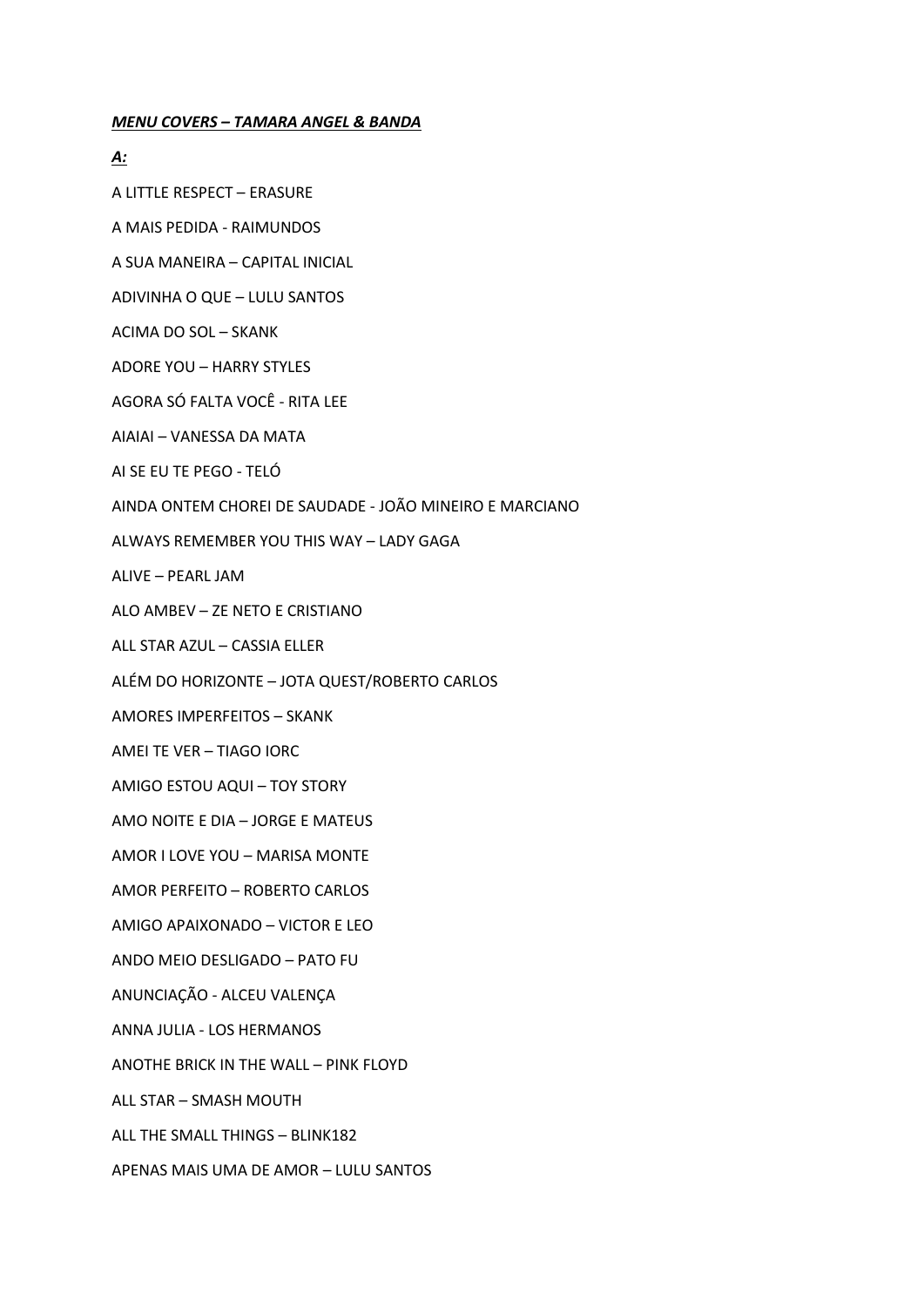### *B:*

BABA BABY – KELLY KEY

BAD GUY – BILLIE ELLISH

BAD ROMANCE – LADY GAGA

BALADA DO LOUCO – RITA LEE

BANG – ANITTA

BEBO P/ CARAI – GINO E GENO

BEBI LIGUEI – MARILIA MENDONÇA

BEIJA EU – MARISA MONTE

BLITZKRIEG BOP – RAMONES

BECAUSE THE NIGHT – 1000 MANIACS

BEGGIN - MANESKIN

BLUE SUEDE SHOES – ELVIS

BEHIND BLUE EYES - LIMP BIZIK

BELIEVER – IMAGINE DRAGONS

BETE BALANÇO - CAZUZA

BELLA CIAO – LA CASA DE PAPEL

BLUE MOON – THE MARCELS

BLANK SPACE – TAYLOR SWIFT

BOA SORTE – VANESSA DA MATA

BOHEMIAN RHAPSODY – QUEEN

BOATE AZUL – BRUNO E MARRONE

BORBOLETAS – VICTOR E LEO

BURGUESINHA – SEU JORGE

BRASIL – CAZUZA

# *C:*

COME AS YOU ARE – NIRVANA COME TOGHETER – THE BEATLES COOL KIDS – ECHOSMITH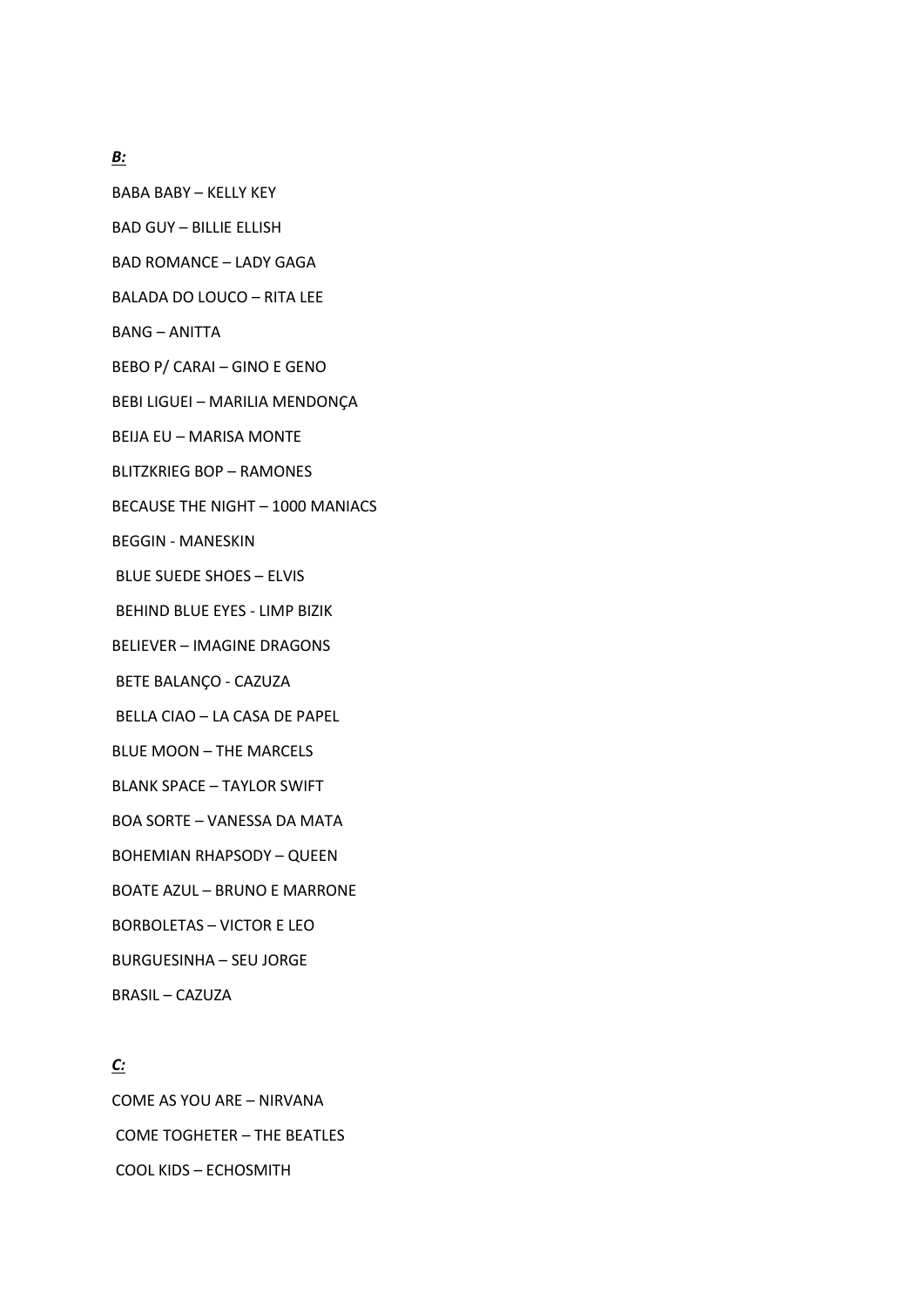CRAZY LITTLE THING CALLED LOVE – QUEEN CALHAMBEQUE – ROBERTO CARLOS CANT TAKE MY EYES OF YOU – LAURYN HILL CANDY – IGGY POP CANT BUY ME LOVE – THE BEATLES CARLA – LS JACK CATEDRAL – ZELIA DUNCAN COMO EU QUERO – KID ABELHA COMO É GRANDE O MEU AMOR POR VOCE – ROBERTO CARLOS COWBOY FORA DA LEI – RAUL SEIXAS CALL ME BABY – CARLY RAE CANÇÃO DA AMERICA – MILTON NASCIMENTO CARLA – LS JACK CHÃO DE GIZ – ZÉ RAMALHO CIUME DE VOCÊ - ROBERTO CARLOS COLIDIU – SANDY COMO UMA ONDA – LULU SANTOS CORCOVADO – TOM JOBIM COTIDIANO – CHICO BUARQUE CÉU AZUL – CHARLIE BROWN

#### *D:*

DON'T GET ME WRONG – THE PRETENDERS DANI CALIFORNIA – RED HOT DESPERDIÇOU - SANDY E JUNIOR DONA MARIA – THIAGO BRAVA DANCE MONKEY – TONES AND I DANCING WITH MYSELF – BILLY IDOL DANI – BIKINI CAVADÃO DE JANEIRO A JANEIRO – NANDO REIS DE REPENTE CALIFORNIA – LULU SANTOS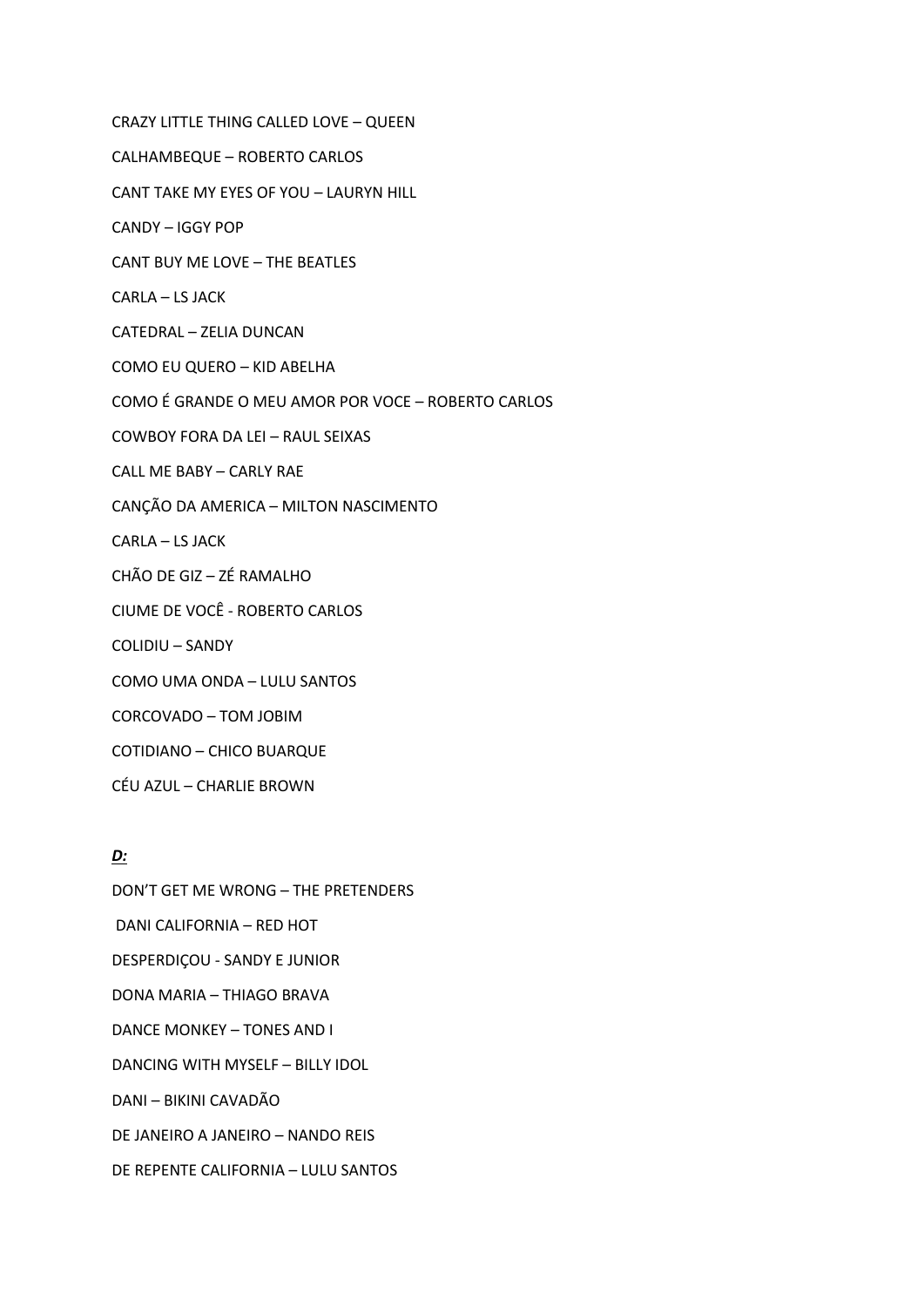DE TANTO TE QUERER - JORGE E MATEUS DEIXA ISSO PRA LA - JAIR RODRIGUES DO LADO DE CÁ - CHIMARRUTS DOCE VAMPIRO - RITA LEE DO LEME AO PONTAL -TIM MAIA DO SEU LADO - JOTA QUEST DOG DAYS ARE OVER - FLORENCE DONA CILA - MARIA GADU **DUAS METADES - JORGE E MATEUS** DONA DE MIM - IZA DONT START ME NOW - DUA LIPA **DONT WAIT - MAPEL** DONT WORRY BE HAPPY - BOBBY MCFERRIN DORMI NA PRAÇA - BRUNO E MARRONE

### <u>E:</u>

ERVA VENENOSA - RITA LEE **ESTOY AQUI - SHAKIRA** É O AMOR - ZEZE DI CAMARGO ERA UM GAROTO QUE COMO EU - ENGENHEIROS DO HAVAI EU SÓ QUERO UM XODÓ - GILBERTO GIL É PRECISO SABER VIVER - ROBERTO CARLOS **EVERY BREATH YOU TAKE - THE POLICE** EVIDENCIAS - CHITAOZINHO E XORORO ESTUPIDO CUPIDO - CELLY CAMPELLO **EMOCÕES - ROBERTO CARLOS ENROSCA - SANDY E JUNIOR** ERA UMA VEZ - KELL SMITH EVA - RADIO TAXI ELEVADOR - ANA CAROLINA **EQUALIZE - PITTY**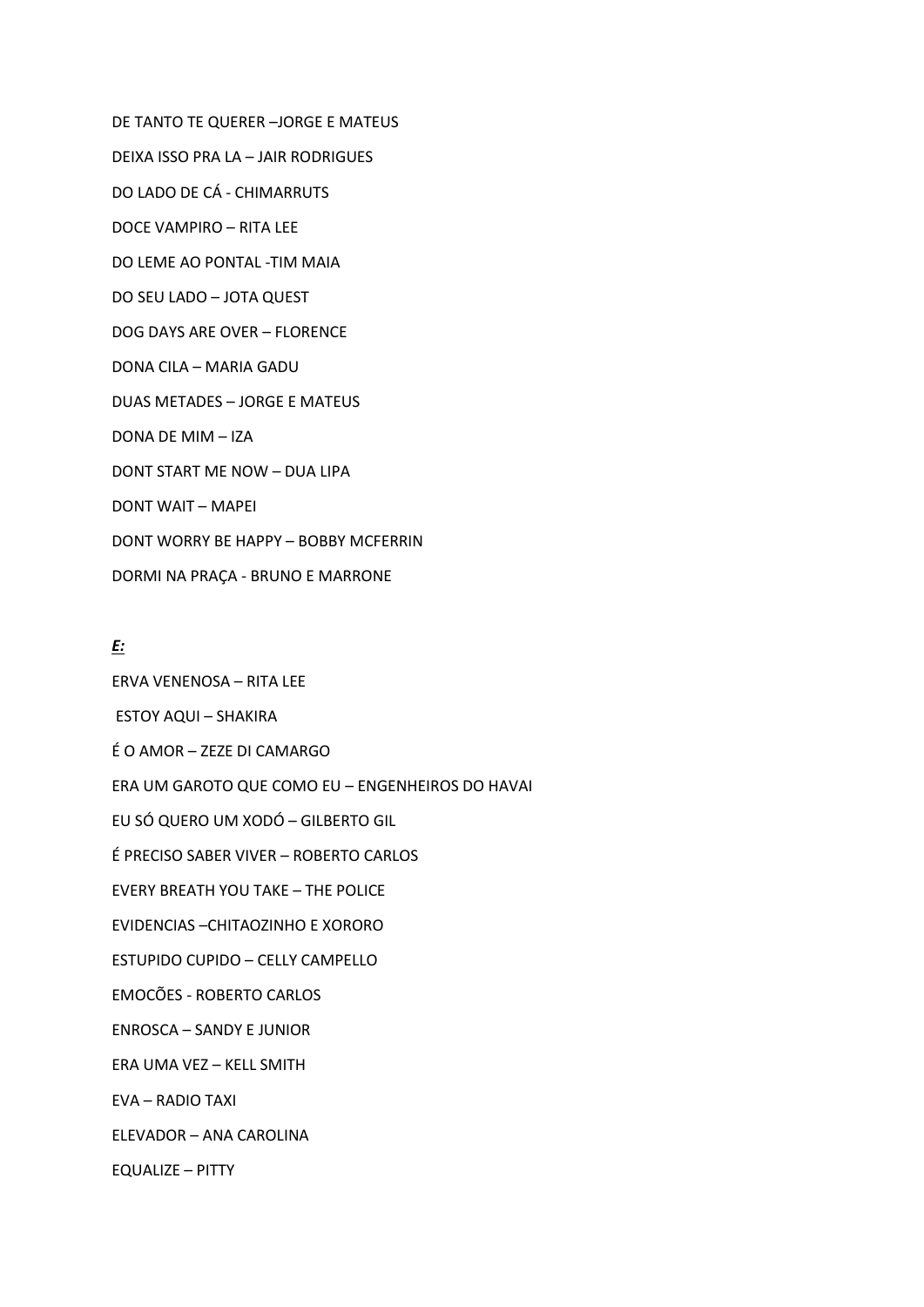ERA UM GAROTO – ENGENHEIROS DO HAVAI ERVA VENENOSA – RITA LEE ESQUADROS – ADRIANA CALCANHOTO EU QUERO SEMPRE MAIS – IRA EU SÓ QUERO UM XODÓ - GILBERTO GIL EU SEI QUE VOU TE AMAR – ADRIANA CALCANHOTO

# *F:*

FEEL SO CLOSE – CALVIN HARRIS

FICA – ANAVITORIA

FIXAÇÃO - KID ABELHA

FLY AWAY – LENNY KRAVITZ

FASCINAÇÃO - ELIS REGINA

FEELING GOOD- NINA SIMONE

FINAL FELIZ- JORGE VERCILO

FLAGRA – RITA LEE

FLORES – TITÃS

FAMA DE MAU – ROBERTO CARLOS

# *G:*

GARGANTA – ANA CAROLINA GAROTA NACIONAL – SKANK GOSTAVA TANTO DE VOCÊ - TIM MAIA GET LUCKY – DAFT PUNK GAROTA DE IPANEMA – TOM JOBIM GRAVETO – MARILIA MENDONÇA GET BACK – THE BEATLES *H:* HAPPY – PHARRELL WILLIAMS HELP – THE BEATLES HAVANA – CAMILA CABELO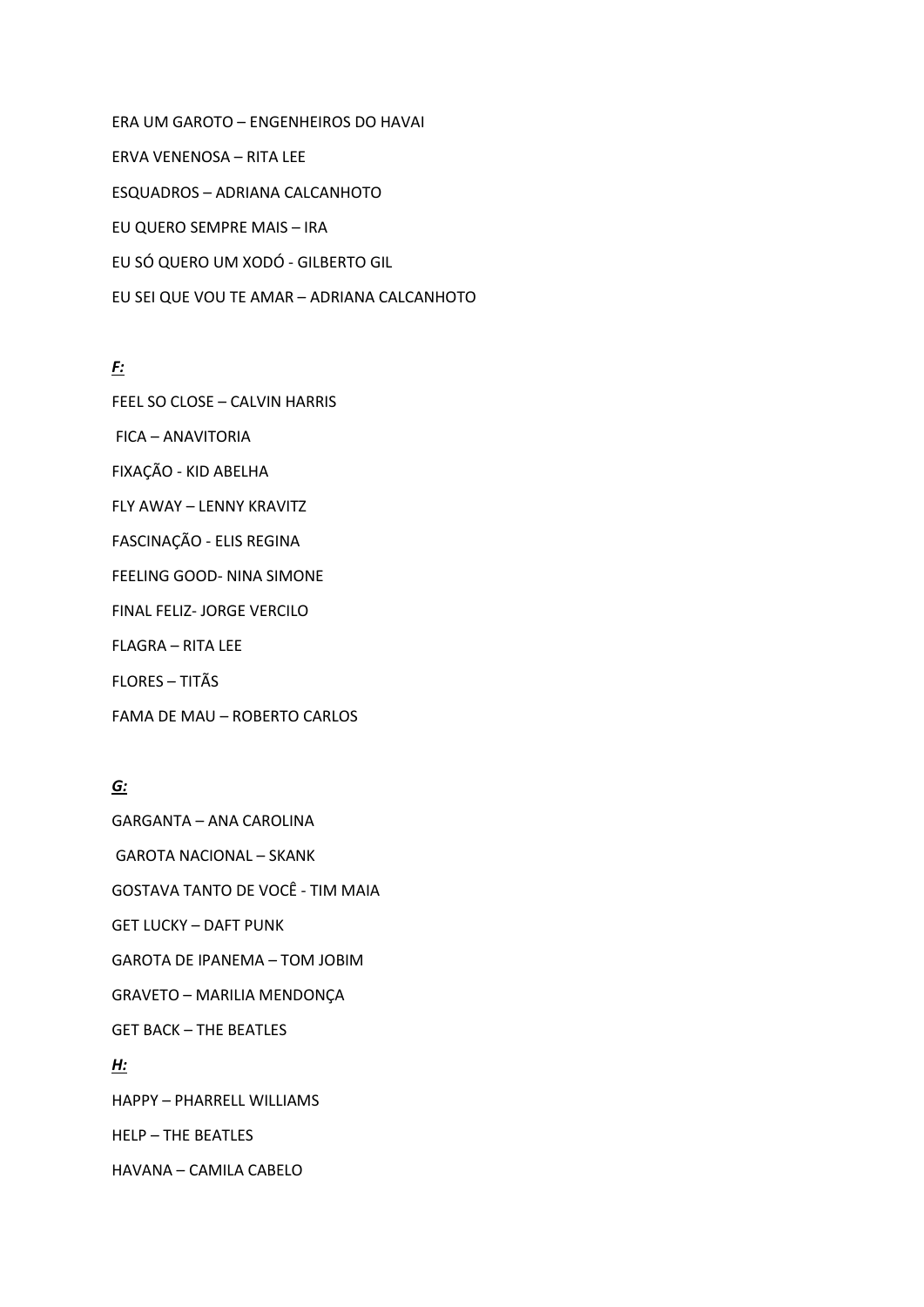HAVE YOU EVER SEEN THE RAIN – CREDENCE HEY SOUL SISTER – TRAIN HOTEL CALIFORNIA – EAGLES HIGHWAY TO HELL – AC/DC *I:* I FEEL GOOD – JAMES BROWN I LOVE ROCK N ROLL – JOAN JETT I KISSED A GIRL – KATY PERRY I LOVE IT – ICONA POP I FOLLOW RIVERS – LYKKE LI IDEOLOGIA – CAZUZA IM A BELIEVER – SMASH MOUTH IMAGINE – JOHN LENON I WANT TO BREAK FREE – QUEEN IRONIC – ALANIS MORRISSETE I DONT WANT MISS A THING – AEROSMITH I WILL SURVIVE – GLORIA GAYNOR I AM A BELIEVER – SMASH MOUTH IM YOURS – JASON MARZ INVESTE EM MIM – JONAS ESTICADO IRIS – GOO GOO DOLLS ITS MY LIFE – BON JOVI

*J:* JOHNNY BE GOOD – CHUCKY BERRY JUST THE WAY YOU ARE – BRUNO MARS

# *K:*

KISS ME – SIXPENCE NONE THE RECHER|AVRIL LAVIGNE KNOCKIN ON HEAVENS DOOR – GUNS AND ROSES KISS - PRINCE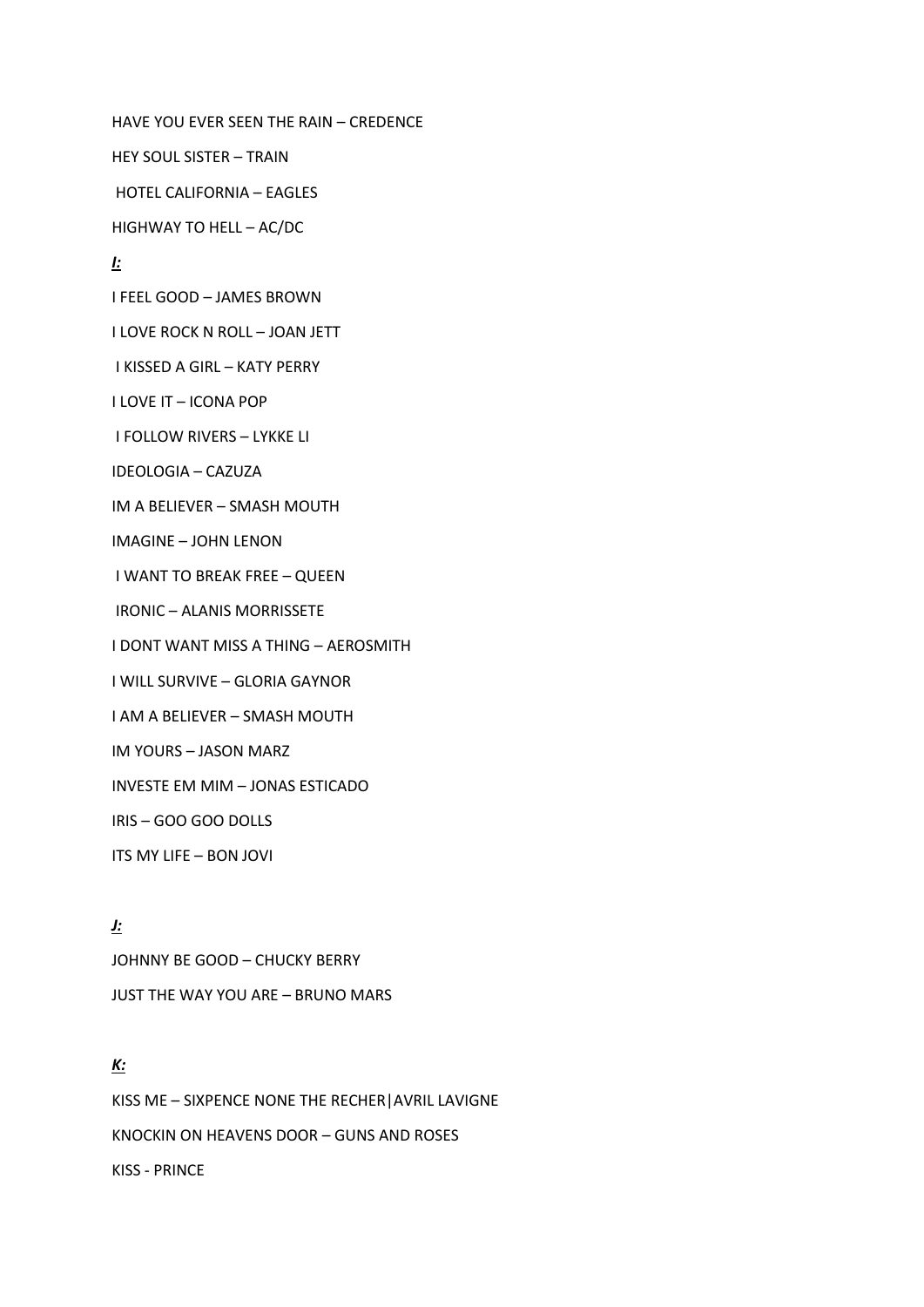*L:*

LAST NIGHT – THE STROKES

LA VIE EM ROSE – EDITH PIAF

LAST KISS – PEARL JAM

LINGER – THE CRANBERRIES

LEARN TO FLY – FOO FIGHTERS

LONELY BOY – THE BLACK KEYS

LA BELLE DE JOUR – ALCEU VALENÇA

LANTERNA DOS AFOGADOS – PARALAMAS DO SUCESSO

LIBERA ELA – MAIARA E MARAISA

LISTEN TO THE MUSIC – DOBIE BROTHERS

LIBERDADE PROVISÓRIA – HENRIQUE E JULIANO

LISTEN TO YOUR HEART – ROXETTE

LOVE OF MY LIFE – QUEEN

LUA DE CRISTAL - XUXA

LOVE FOOL – THE CARDIGANS

LUZ DOS OLHOS – NANDO REIS

### *M:*

MALANDRAGEM – CASSIA ELLER

MANIA DE VOCE – RITA LEE

MALUCO BELEZA – RAUL SEIXAS

ME ABRAÇA - BANDA EVA

ME ADORA – PITTY

MEDO BOBO – MAIARA E MARAISA

MENINA SOLTA – GIULIA BE

MERCEDEZ BENS – JANIS JOPLIN

MEU ABRIGO – MELIM

MEU ERRO PARALAMAS

O MEU SANGUE FERVE POR VOCE - SIDNEY MAGAL

MILLA – NETINHO

MULHER DE FASES – RAIMUNDOS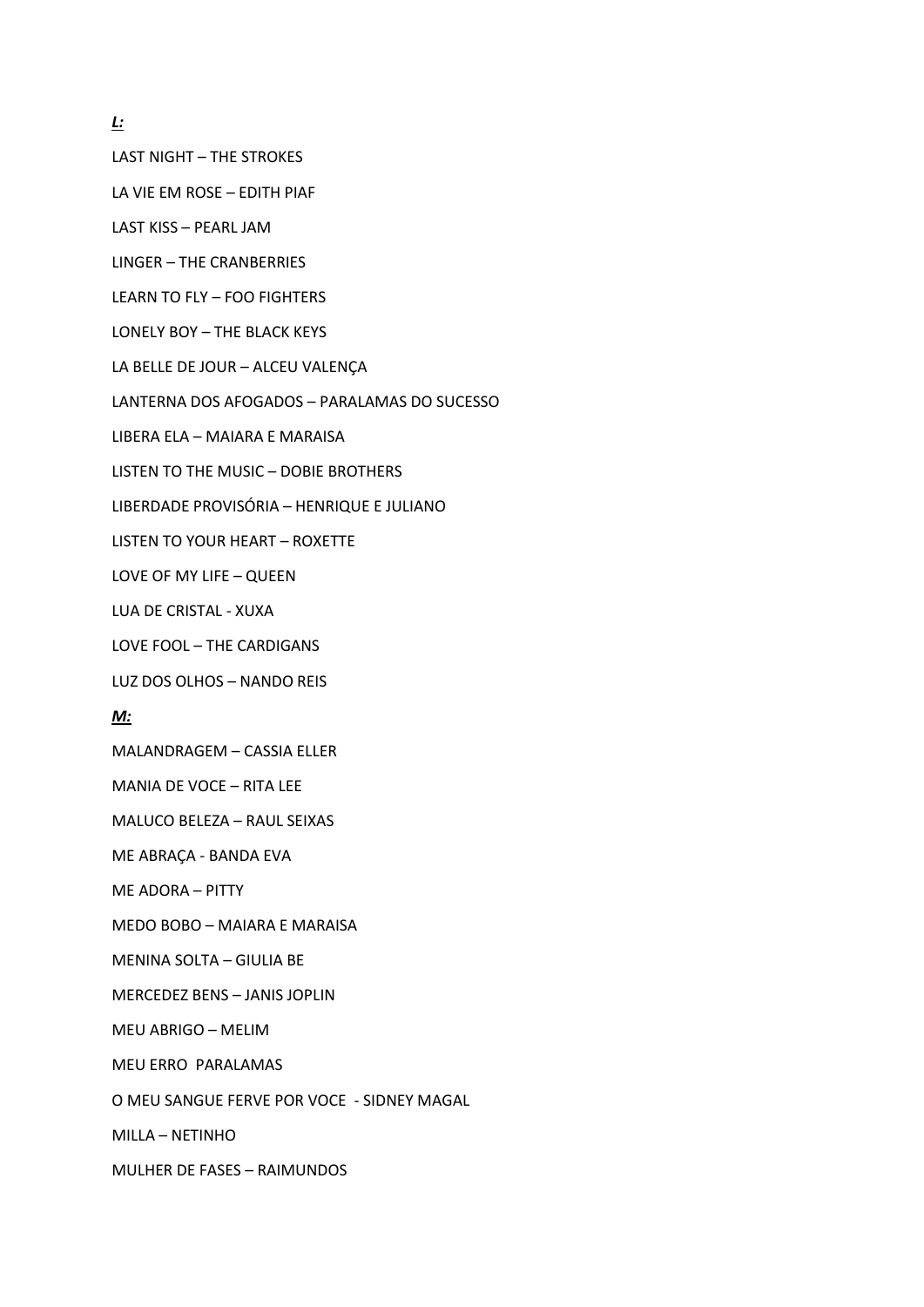MAS QUE NADA – JORGE BEN

MY GIRL - THE TEMPTATIONS

### *N:*

NAO QUERO DINHEIRO – TIM MAIA NATASHA – CAPITAL INICIAL NOBODYS HOME – AVRIL LAVIGNE NA RUA NA CHUVA OU NA FAZENDA – KID ABELHA NAO DEIXE O SAMBA MORRER – ALCIONE NEGRO GATO – ROBERTO CARLOS NO DIA EM QUE EU SAI DE CASA – ZEZE DI CAMARGO E LUCIANO NO MEU CORAÇÃO VOCE VAI SEMPRE ESTAR – ED MOTTA NUMB – LINK PARK

# *O:*

OTHERSIDE – RED HOT

OUVI DIZER – MELIM

OVELHA NEGRA – RITA LEE

OH DARLING – THE BEATLES

ONDE VOCE MORA – CIDADE NEGRA

ORAÇÃO - A BANDA MAIS BONITA DA CIDADE

0 SOL – VITOR KLEY

## *P:*

PAGU – RITA LEE

PALPITE – KID ABELHA

PAIS E FILHOS – LEGIAO

PASSARO DE FOGO – PAULA FERNANDES

PISANDO DESCALÇO - MANEVA

PAPO RETO – CHARLIE BROWN

PELADOS EM SANTOS – MAMONAS ASSASSINAS

PAYPHONE – MAROON5

PERFECT – ED SHEERAN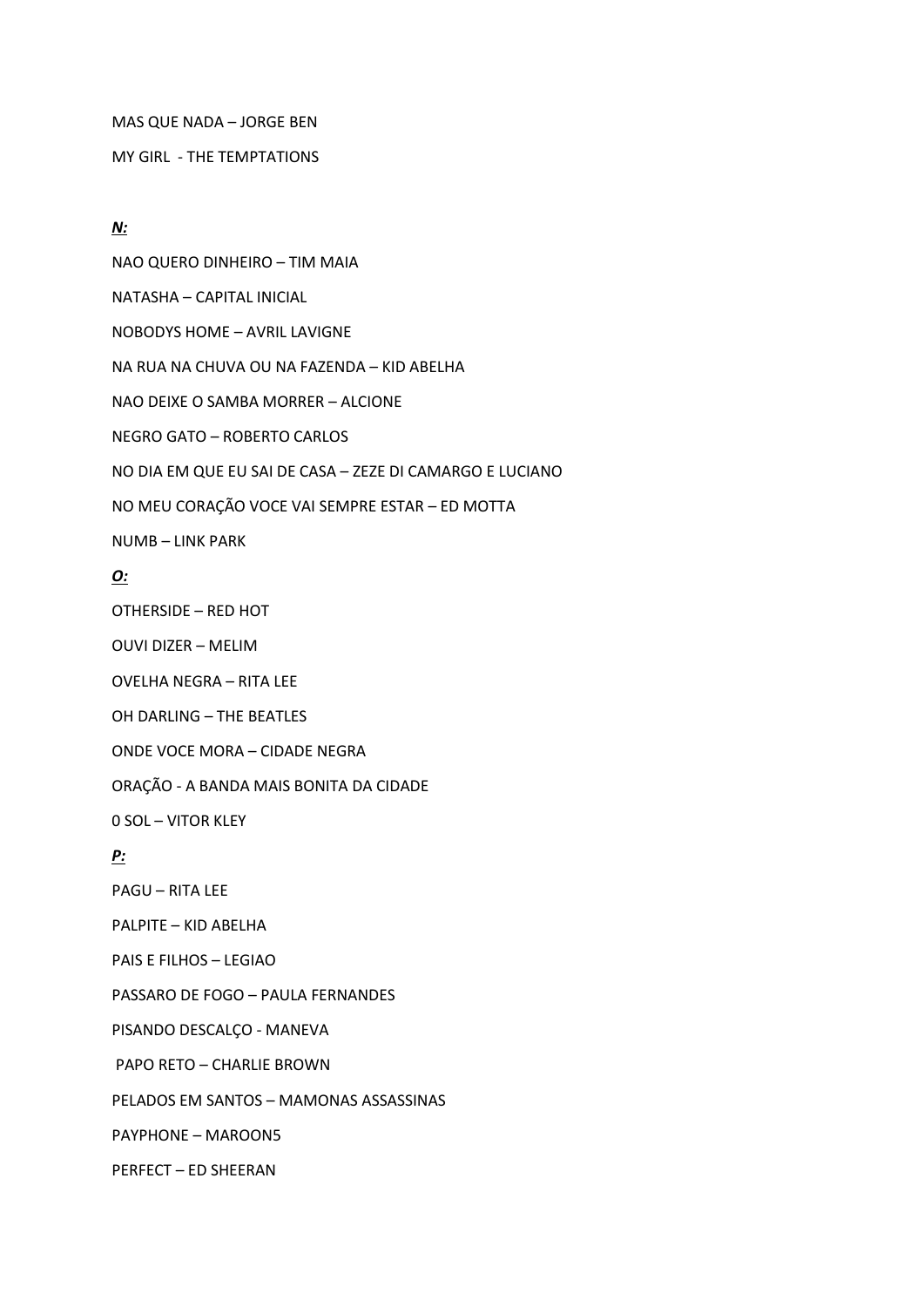PESCADOR DE ILUSOES – O RAPPA PROUD MARY – TINA TURNER PROIBIDA PRA MIM – CHARLIE BROWN PSYCO KILLER – TALKING HEADS PUMPED UP KICKS – FOSTER THE PEOPLE PACIENCIA – LENINE PAIS TROPICAL – JORGE BEN JOR PALAVRAS AO VENTO – CASSIA ELLER PAPO DE JACARE – P.O BOX PARADISE – COLD PLAY PARTILHAR - ANAVITORIA PENSANDO EM VOCÊ - PIMENTAS DO REINO PORQUE EU SEI QUE É AMOR - TITÃS POR ENQUANTO – CASSIA ELLER POR ONDE ANDEI – NANDO REIS POSE – ENGENHEIROS DO HAVAI PRIMEIROS ERROS – CAPITAL INICIAL PURO EXTASE – BARAO VERMELHO

# *Q:*

QUANDO O SOL SE FOR – DETONAUTAS QUASE SEM QUERER - LEGIÃO URBANA O QUE É O QUE É – GONZAGUINHA QUERO SER FELIZ TAMBÉM - NATIRUTS *R:*

RADIO PIRATA – RPM RADIOACTIVE – IMAGINE DRAGONS RUDE – MAGIC RECAIREI – OS BAROES DA PISADINHA ROLLING IN THE DEEP - ADELE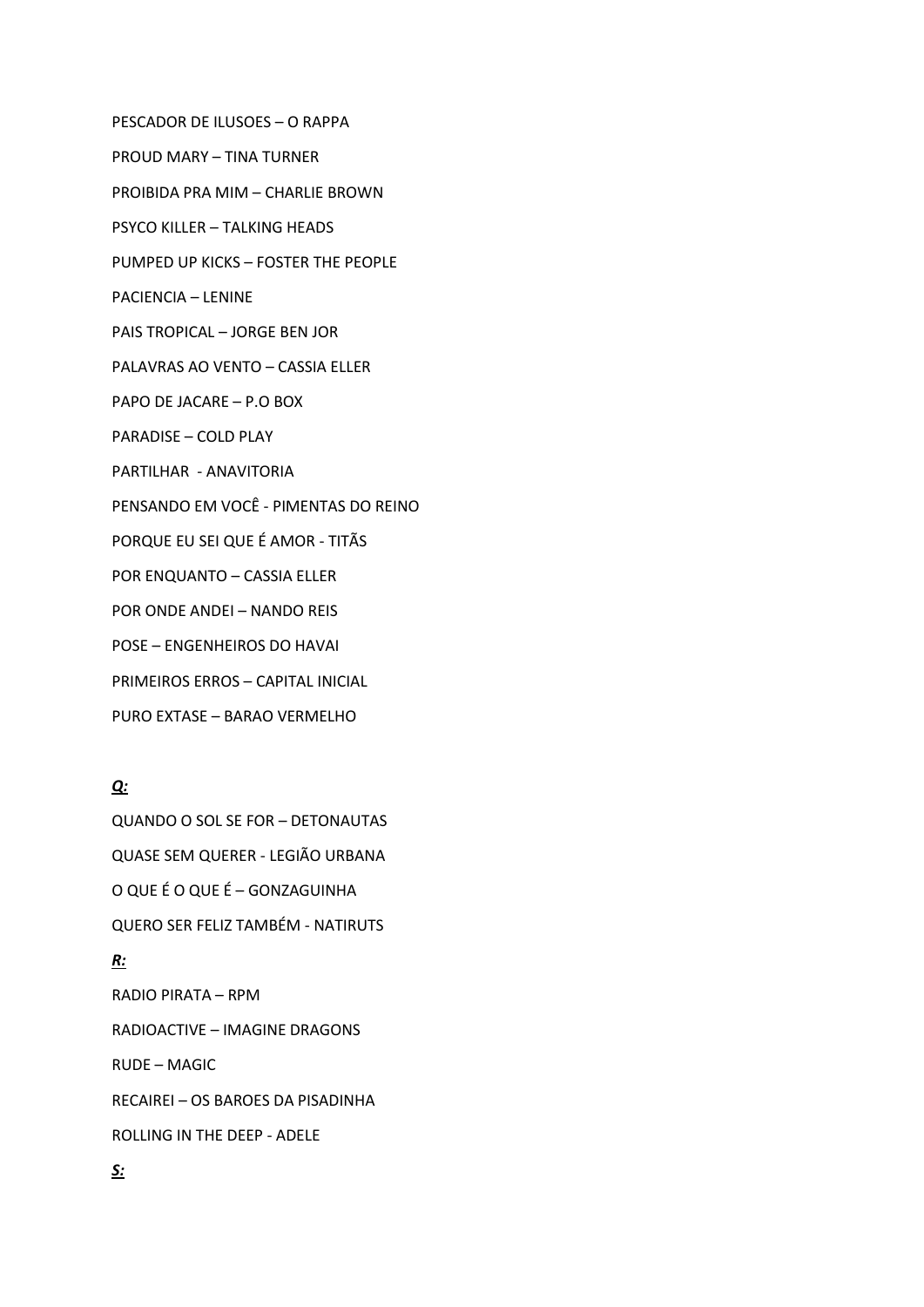SHALLOW – LADY GAGA

SÓ HOJE – JOTA QUEST

SANDRA ROSA MADALENA – SIDNEY MAGAL

SATISFACTION – THE ROLLING STONES

SMILE – CHARLES CHAPLIN

SO HAPPY TOGHETER – THE BEATLES

SOMEBODY TOLD ME – THE KILLERS

SOMETHING JUST LIKE THIS – COLD PLAY

STAND BY ME - BEM E. KING

SWEET CHILD O MINE – GUNS AND ROSES

SWEET DREAMS – EURYTHMICS

SWEET HOME ALABAMA – LYNYRD

SANTERIA – SUBLIME

SEU ASTRAL – JORGE E MATEUS

SAVE TONIGHT – EAGLE

SENORITA – SHAWN MENDES E CAMILA CABELO

SE ESSA VIDA FOSSE UM FILME – GIULIA BE

SERA – LEGIAO URBANA

SINONIMO - ZÉ RAMALHO

SMOOTH – SANTANA

SO OS LOUCOS SABEM – CHARLIE BROWN

SUGAR – MAROON5

O SOL – VITOR KLEY

SONIFERA ILHA – TITÃS

SUDDENLY I SEE – KT TUNSTALL

SUPERA – MARILIA MENDONÇA

SUSPICIOUS MINDS – ELVIS P.

## *T:*

THE KIDS ARENT ALRIGHT – THE OFFSPRING TELEGRAMA – ZECA BALEIRO

O TEMPO NÃO PARA – CAZUZA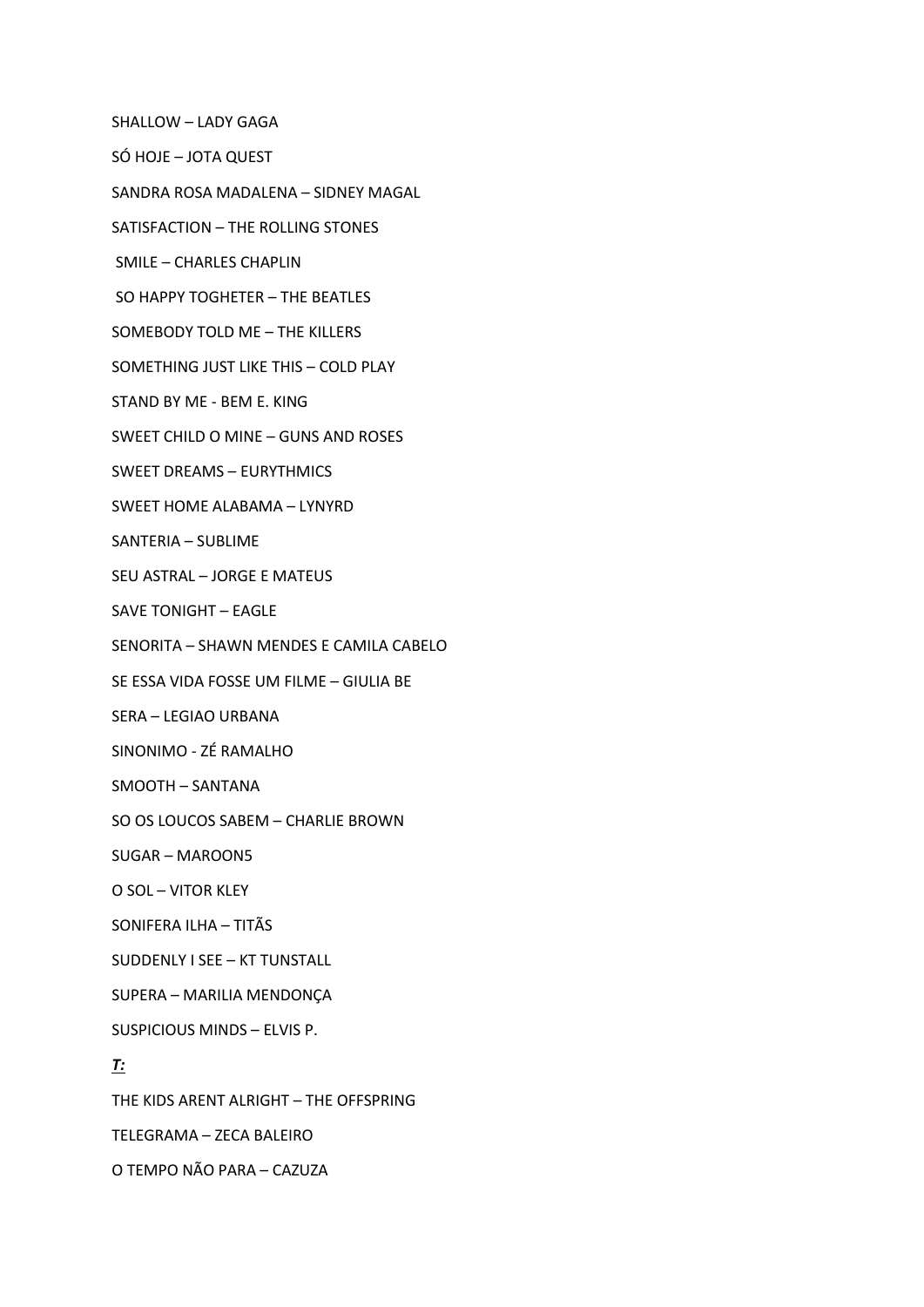TEMPO PERDIDO – LEGIAO URBANA

TEMPOS MODERNOS – LULU SANTOS

THE SCIENTIST – COLD PLAY

THREE LITTLE BIRS – BOB MARLEY

THUNDER – IMAGINE DRAGONS

TREM BALA – ANNA VILELA

TREVO TU – ANAVITORIA

TE VER - SKANK

TRY – PINK

TWIST AND SHOUT – THE BEATLES

THE LAZY SONG – BRUNO MARS

TODA FORMA DE AMOR – LULU SANTOS

TAJ MAHAU – JORGE BEN JOR

TAKE ON ME – A-HA

TE DEVORO – DJAVAN

THE LAZY SONG – BRUNO MARS

THINKING OUT LOUD – ED SHEERAN

TOCANDO EM FRENTE – ALMIR SATER

TODA FORMA DE AMOR – LULU SANTOS

TORN – NATALIE IMBRUGLIA

TOXIC – BRITNEY SPEARS

TRISTE ALEGRE – GUILHERME E SANTIAGO

TIMES LIKE THESE – FOO FIGHTERS

TODO MUNDO VAI SOFRER – MARILIA MENDONÇA

TREM BALA – ANNA VILELA

TUDO QUE ELA GOSTA DE ESCUTAR – CHARLIE BROWN

#### *U:*

UMBRELLA – RIHANNA

USE SOMEBODY – KINGS OF LEON

UM ANJO DO CÉU - MASKAVO

URSINHO DE DORMIR – ARMANDINHO